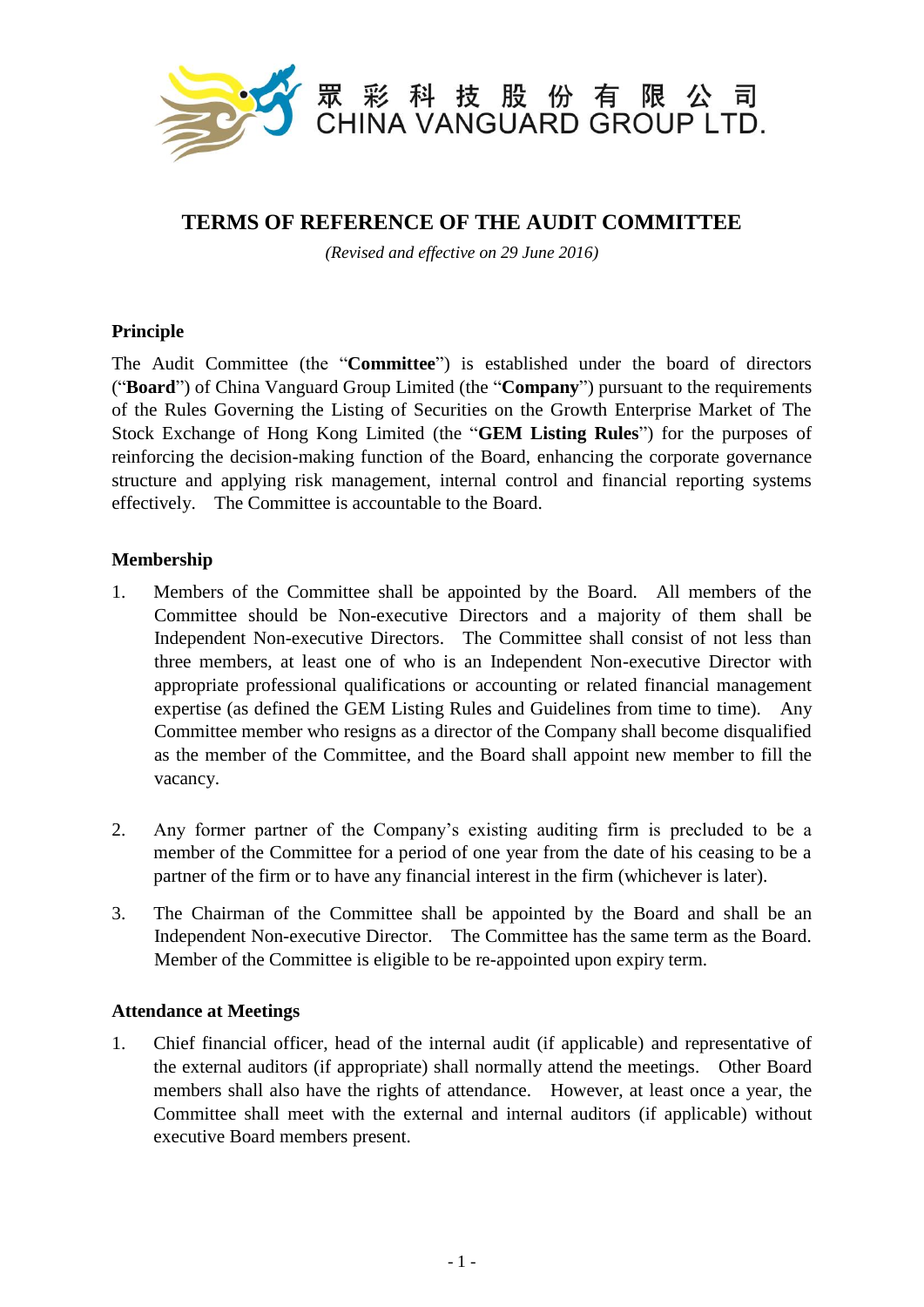2. The Company Secretary shall be the secretary of the Committee. In the absence of the Company Secretary, the Committee may from time to time appoint any other person with appropriate qualification and experience as the secretary of the Committee.

## **Notice of Meetings**

Unless otherwise agreed, notice of each Committee meeting shall be given to each Committee member at least 14 calendar days before the date of the meeting. As far as practicable, an agenda and accompanying materials shall be forwarded to each member at least 3 days before the date of the meeting.

## **Frequency and Proceedings of Meetings**

- 1. The Committee should meet at least 4 times per year. Additional meetings should be held as the work of the Committee demands. The Chairman of the Committee may convene additional meetings at his discretion. The external auditors or internal auditor may request a meeting where necessary.
- 2. The Secretary of the Committee shall circulate the meeting agenda and supporting documentation to the Committee members a reasonable period in advance of each meeting. The quorum for a meeting shall be two members. If members are not able to attend the Committee's meeting in person, members can take part in the meeting by telephone, video conferencing or through any other electronic medium (if any) and will be treated as attendance in person.
- 3. The secretary of the Committee shall keep full minutes of all Committee meetings. Draft and final version of minutes of meetings of the Committee shall be sent to all members for their comments and records respectively, in both cases within reasonable period of time after each meeting.

## **Communication with Shareholders**

The chairman of Committee shall, as far as practicable, attend the annual general meeting of the Company and make himself available to answer questions at the annual general meeting.

## **Authority**

- 1. The Committee is authorized by the Board to investigate any activity within its terms of reference. It is authorized to seek any information it requires from any employee, director, agent or advisor are directed to co-operate with any request made by the Committee.
- 2. The Committee is authorized by the Board to obtain outside legal or other independent professional advice and to secure the attendance of outsiders with relevant experience and expertise if it considers this necessary.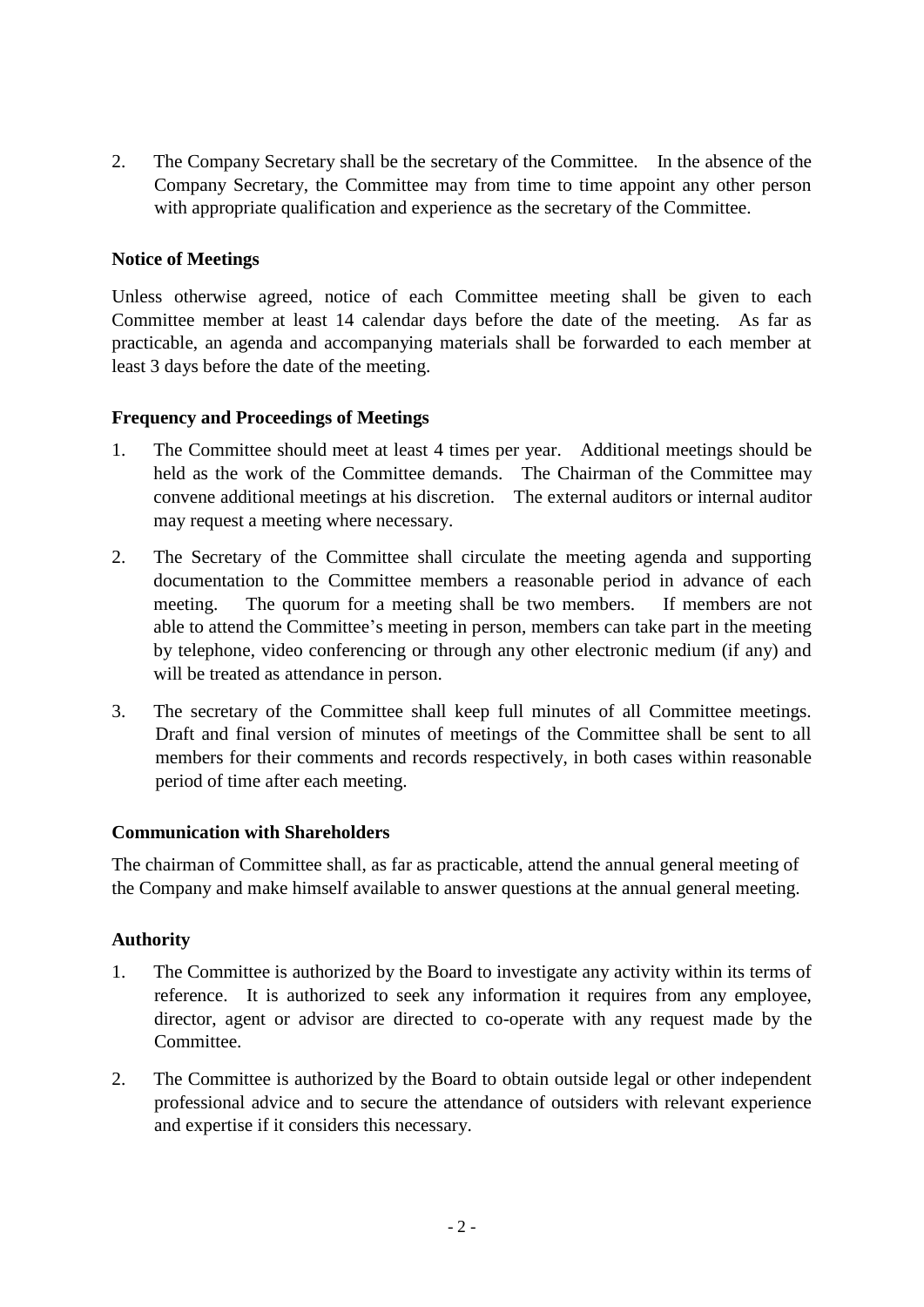3. The Committee shall be provided with sufficient resources to discharge its duties. The Committee may invite other executive Board members and senior management to attend the meetings for enquiries if necessary.

#### **Duties**

The duties of the Committee are as follows:

#### *1. Relationship with the Company's auditors*

- (i) to act as the key representative body for overseeing the Company's relations with the external auditors;
- (ii) to be primarily responsible for making recommendation to the Board on the appointment, reappointment and removal of the external auditor, and to approve the remuneration and terms of engagement of the external auditor, and any questions of its resignation or dismissal;
- (iii) to review and monitor the external's independence and objectivity and the effectiveness of the audit process in accordance with applicable standards. The Committee should discuss with the auditor the nature and scope of the audit and reporting obligations before the audit commences; and
- (iv) to develop and implement policy on engaging an external auditor to supply non-audit services. For this purpose, "external auditor' includes any entity that is under common control, ownership or management with the audit firm or any entity that a reasonable and informed third party knowledge all relevant information would reasonably conclude to be part of the audit firm nationally or internationally. The Committee should report to the Board, identifying and making recommendations on any matters where action or improvement is need.

## *2. Review of the Company's financial information*

- (i) to monitor integrity of the Company's financial statements and annual report and accounts, half-year report and quarterly reports, if any, and reviewing significant financial reporting judgments contained in them. In reviewing these reports before submission to the Board, the Committee should focus particularly on:
	- (a) any changes in accounting policies and practices;
	- (b) major judgmental areas;
	- (c) significant adjustments resulting from the audit;
	- (d) the going concern assumption and any qualifications;
	- (e) compliance with accounting and audit standards; and
	- (f) compliance with the Listing Rules and legal requirements in relation to financial reporting.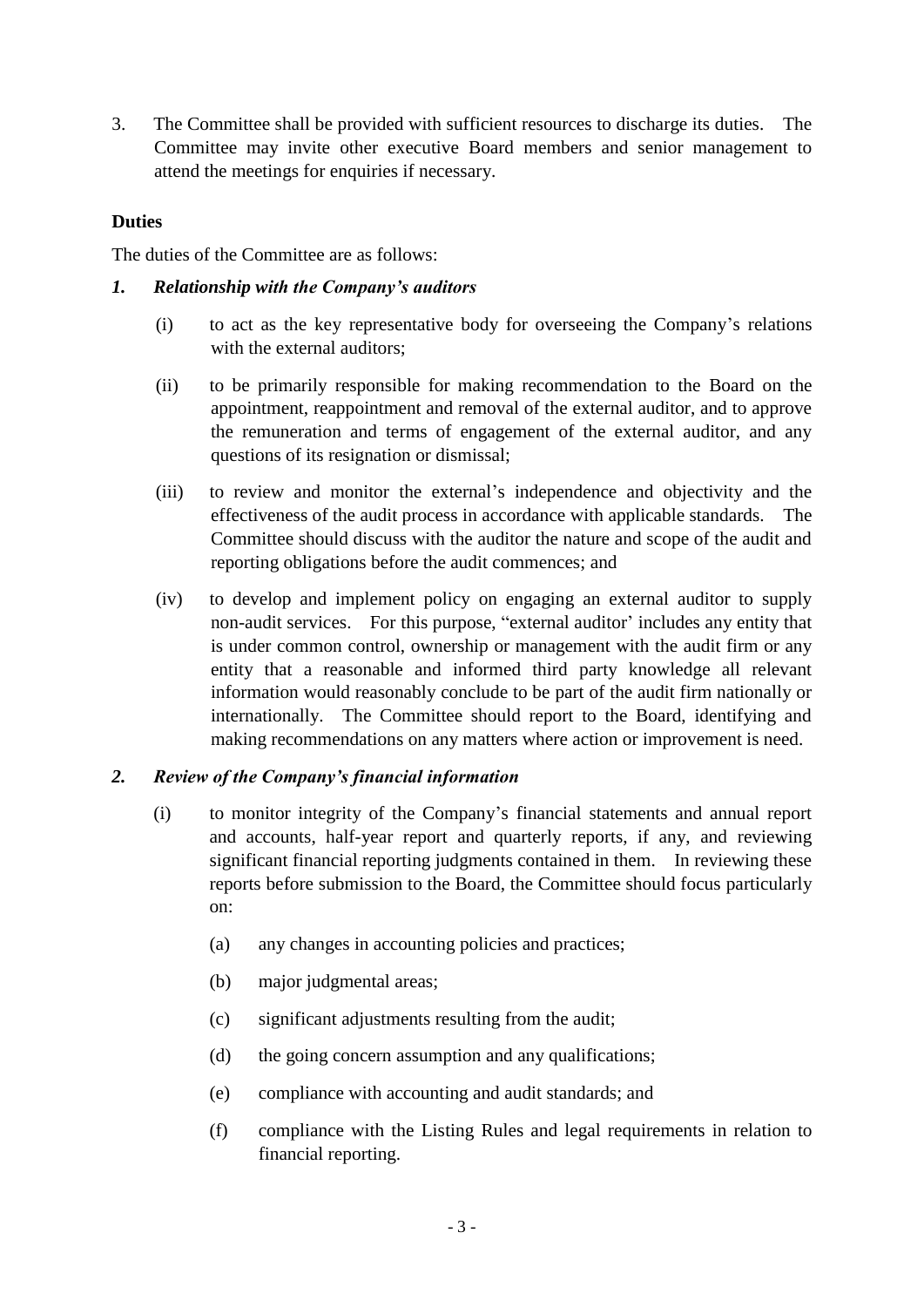- (ii) regarding 2(i) above:
	- (a) members of the Committee should liaise with the Board and senior management and the Committee must meet, at least twice every year, with the Company's auditors; and
	- (b) the Committee should consider any significant or unusual items that are, or may need to be, reflected in the reports and accounts, it should give due consideration to any matters that have been raised by the Company's staff responsible for the accounting and financial reporting function, compliance officer or auditors.

# *3. Oversight of the Company's financial reporting system, risk management and internal control systems*

- (i) to review the Company's financial controls, its risk management and internal control systems;
- (ii) to discuss the risk management and internal control systems with management to ensure that management has performed its duty to have an effective internal control system. This discussion should be include the adequacy of resource, staff qualifications and experience, training programmes and budget of the Company's accounting and financial reporting function;
- (iii) to review arrangements for employees of the Company to raise concerns in confidence, about possible improprieties in financial reporting, internal control or other matters. The Committee should ensure that proper arrangements are in place for fair and independent investigation of these matters and for appropriate follow-up action;
- (iv) to consider major investigation findings on risk management and internal control matters as delegated by the Board or on its own initiative and management's response to these findings;
- (v) where an internal audit function exists, to ensure co-ordination between the internal and external auditors, and to ensure that the internal audit function is adequately resourced and has appropriate standing within the Company, and reviewing and monitoring its effectiveness;
- (vi) to review the Group's financial and accounting policies and practices;
- (vii) to review the external auditor' management letter, any material queries raised by the auditor to management about accounting records, financial accounts or systems of control and management's response;